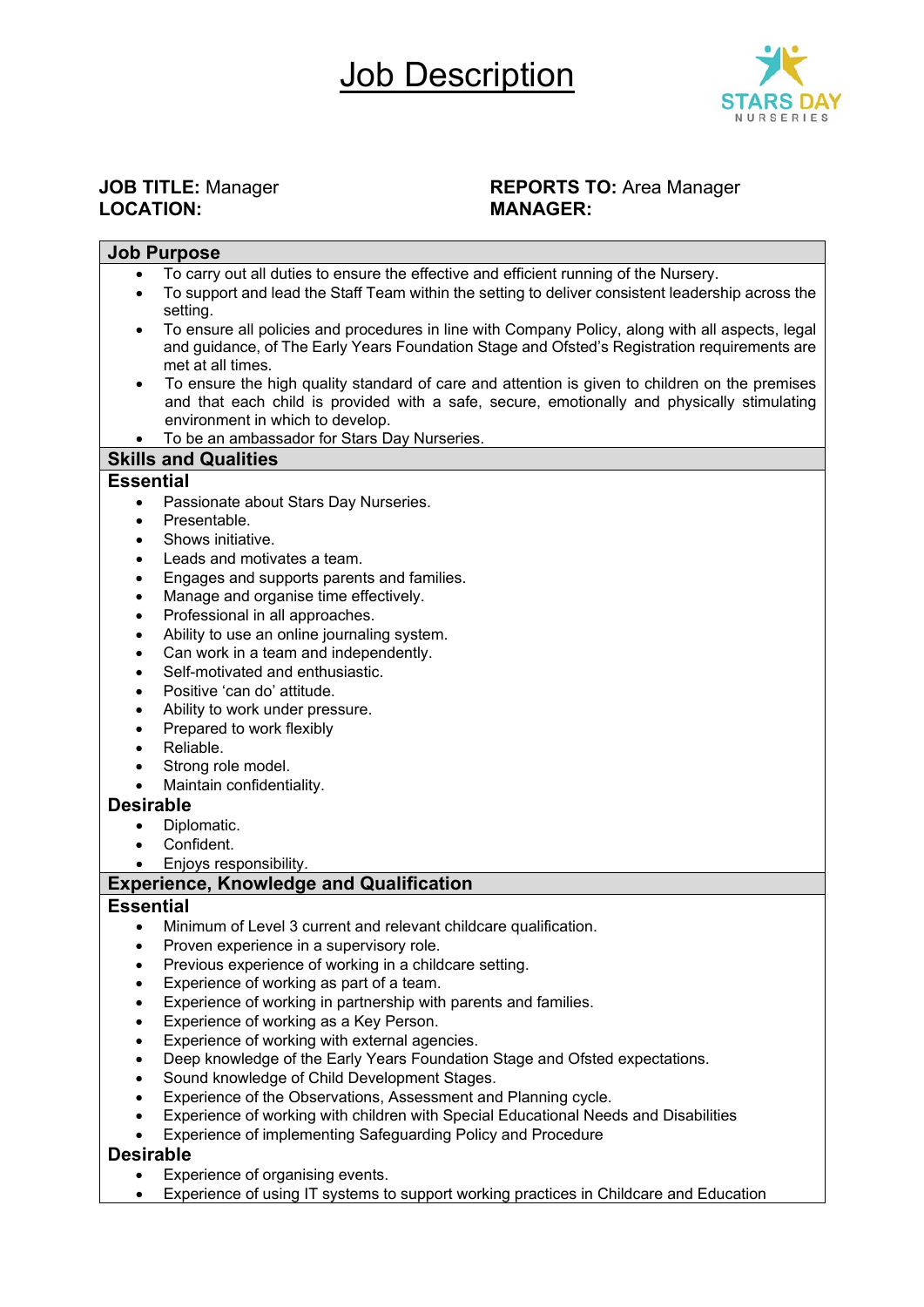## Job Description



### **Main Duties and Responsibilities**

- To contribute to a programme of activities suitable to the age range of children in your area in conjunction with other staff.
- To keep a record of achievement file on your key children for parents, if applicable.
- Work alongside external agencies and parents of SEN children to give full inclusion in the nursery.
- Support all staff and engage in good teamwork.
- Liaise with and support parents and other family members.
- To attend activities, e.g. training, staff meeting, parents evenings, summer fayre, Christmas party, etc.
- To be flexible within working practices of setting and carry out any other duties as requested by any member of company authority.
- Work alongside the Area Manager and staff team to ensure that the philosophy behind the project is fulfilled.
- Appropriately record all accidents in the accident book and ensure that the parent/carer collecting the child signs the form on the day of the accident.
- Ensure children are collected by someone known to the setting
- Ensure that medication is only administered if it is prescribed from the doctor or the calpol form has been signed by the parent/carer. Dates need to be checked to ensure medicine is in date. Medicine forms need to be signed on the day medicine is to be administered.
- Greet Parents, children and any other visitors to the setting.
- Liaise with the Local Authority and other professionals associated with the setting.
- Pass on information and give feedback from training courses attended.
- Ensuring that the room is clean, tidy and in good order and that the health and safety standards are maintained at all times.
- To ensure that there is adequate equipment and resources at all times in the setting.
- To ensure the development of junior members of staff and students.
- To ensure that staff meet the needs of the individual children in their personal care.
- Ensure that all planning for the room is displayed and kept up to date.
- Ensuring all areas of the curriculum are met in both the indoor and outdoor environment.
- Ensure all paperwork within the room is filled in correctly and kept up to date.
- Ensure regular team meetings are held.
- Ensuring that the working environment remains professional at all times.
- To monitor, record and review students and junior staff's progress and development. Give feedback to the appropriate personnel.
- To supervise staff and ensure that all tasks are carried out to the accepted standard and that lapses are brought to the employees' attention and the Area Manager's attention if necessary.
- Undertake certain domestic jobs within the setting e.g. preparation of other duties and responsibilities of an equivalent nature as may be determined from time to time by the Area Manager/Directors.
- To oversee and guide the running of all rooms and staff members.
- Working alongside the management team to ensure the smooth running of the childcare settings.
- Receiving fees according to company procedures and ensuring that it is kept in a lockable cupboard.
- Being responsible for the setting at all times.
- Keep the Area Manager/Directors up to date with any issues or concerns within the setting.
- To be an active member of the management team.
- To assist in childcare projects as required.
- To liaise with parents regarding problems with individual children passing these onto the appropriate bodies.
- To take responsibility for all areas of management as delegated by the Area Manager/Directors such as invoicing, record keeping, budget monitoring, keeping computer files updated or maintenance issues.
- To assist in the planning and implementation of programmes of activities.
- To take part in the recruitment, induction, training and development of staff into the setting if required.